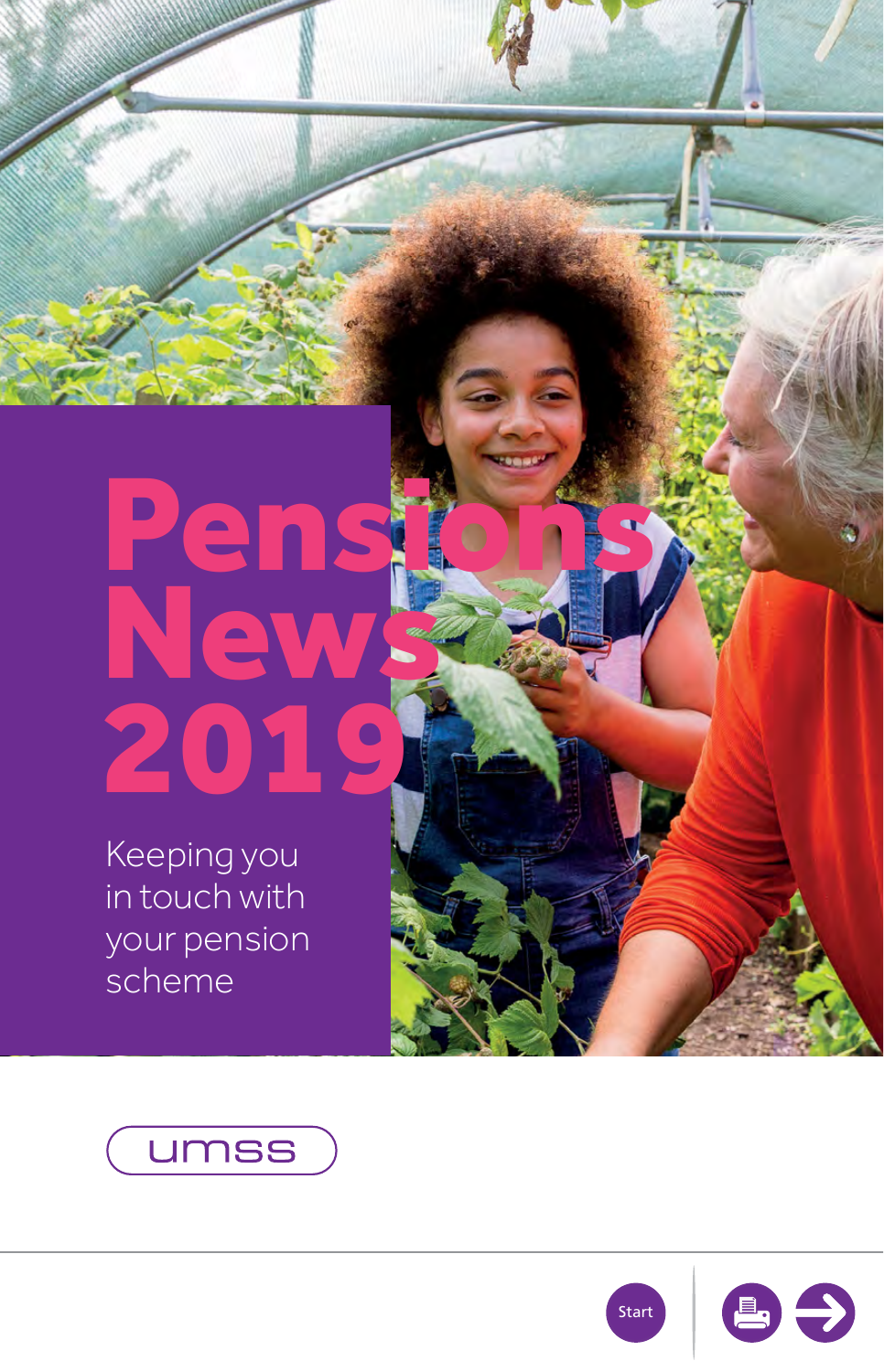# <span id="page-1-0"></span>Chair's wel co

### Welcome to your 2019 edition of Pensions News.

You'll notice that your Pensions News looks slightly different this year. Following the recent changes to the University of Manchester Superannuation Scheme ('UMSS' or 'the Scheme'), we have freshened up the look and feel of all our communications to you. We hope you like it and continue to find the content useful and informative.

The latest report and accounts showed that the Scheme's value continues to grow. We do, however, also have to consider the cost of providing the Scheme's benefits. The general trend for some years has been that these costs have been rising too. We will be examining the effect of both the good asset returns we have seen and also rising costs when we carry out our next regular three-yearly actuarial valuation of the Scheme. The overall position will be measured as at 31 July this year, with work on the valuation carrying on into next year.

I will provide you with an update on this in next year's Pensions News, but we are likely to know the final outcome of the valuation in the autumn of next year. For now, we will continue to review the performance of our investments with our investment managers. You can find more detail on the Scheme's financials and investments on [pages 8 to 11](#page-4-0).

This issue of Pensions News also includes an update on the Scheme and the recent changes, along with a reminder to stay vigilant about pension scams.

We also think it's important that you know who's on your Trustee Board and Pensions Team, so turn to [page 7](#page-3-0) and [page 15](#page-7-0) to find out more about us.

In the next few weeks, we'll issue personalised benefit statements for active members. These will set out details of the benefits you have built up to 31 March 2019 and will be the first to include your contributions since the changes to UMSS (see opposite for a reminder of the changes).

In the coming months we'll be updating the UMSS website as part of the UMSS refresh. In the meantime, you can still visit [www.umss.co.uk](http://www.umss.co.uk) to access information about the Scheme, plus a library of Scheme documents.

Jon Ferns Chairman – UMSS Ltd Pension changes at 1 January 2019

Following last year's consultation between the University and active members of the Scheme, changes were made to the structure of UMSS.

Both the Final Salary and CARE 1/80th sections were closed to future accrual on 31 December 2018.

If you are an active member, any benefits previously built up as a member of either section will be added to the benefits you earn from 1 January 2019. These are building up on a CARE 1/100th basis.

All active members will have recently received a new Scheme Guide. The guide provides an overview of your membership in UMSS.

If you were a deferred or pensioner member at 31 December 2018, these changes do not affect you.

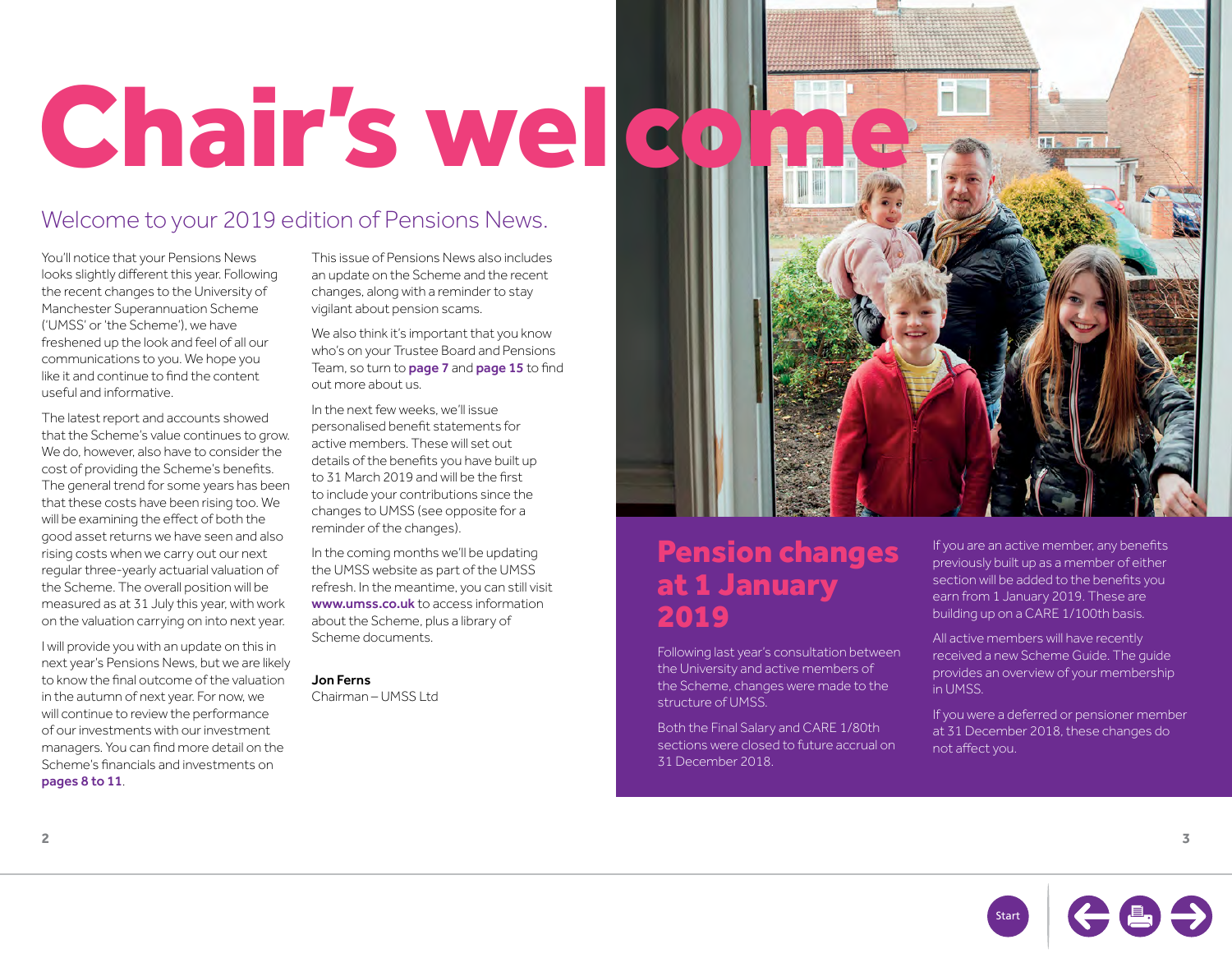### Keep your future safe

The pensions transfer business is worth billions of pounds, making it very attractive to scammers. The Financial Conduct Authority (FCA) estimates that each person who falls victim to a pension scam loses an average of £91,000 – so it's vital to remain vigilant.

Here are some tips to help you spot scams:

- Cold calling with offers to re-invest or transfer your pension is illegal
- Be wary of anyone offering you higher returns or early access to your pension
- Nobody should ask you to give out any financial details over the phone or by email
- Do you know who's contacting you? Check their details against the FCA register at [register.fca.org.uk](http://register.fca.org.uk)
- Check any links aren't taking you to a copycat website that's been built to look like a genuine site – make sure you check the web address. Official sites will have an address ending in .[gov.uk](http://gov.uk)
- Don't trust anyone you can't find full contact details for – a mobile or PO Box number isn't enough
- Use strong passwords and keep your anti-virus software up to date.

Remember, do not transfer your pension savings out of UMSS until you have spoken to an independent financial adviser. You can find one in your area at [www.unbiased.co.uk](http://www.unbiased.co.uk)

You can find out more about scams at [www.thepensionsregulator.gov.uk/pension-scams](http://www.thepensionsregulator.gov.uk/pension-scams) or [www.pensionwise.gov.uk/scams](http://www.pensionwise.gov.uk/scams)

### **State** Pension Age increases

The Government is making changes to the State Pension Age (SPA). From 2020, the SPA will rise from 65 to 66 years, and to 67 years between 2026 and 2028.

Because the Normal Retirement Age (NRA) in UMSS is linked to the SPA, your NRA will be adjusted to reflect this. So, from 1 November 2019 the Scheme's NRA will rise to 66 years. By 2028, it will rise to 67 years.

You will still be able to take your benefits from age 65, but an element would be reduced to reflect the early payment as your pension would be expected to be paid for longer.



**5**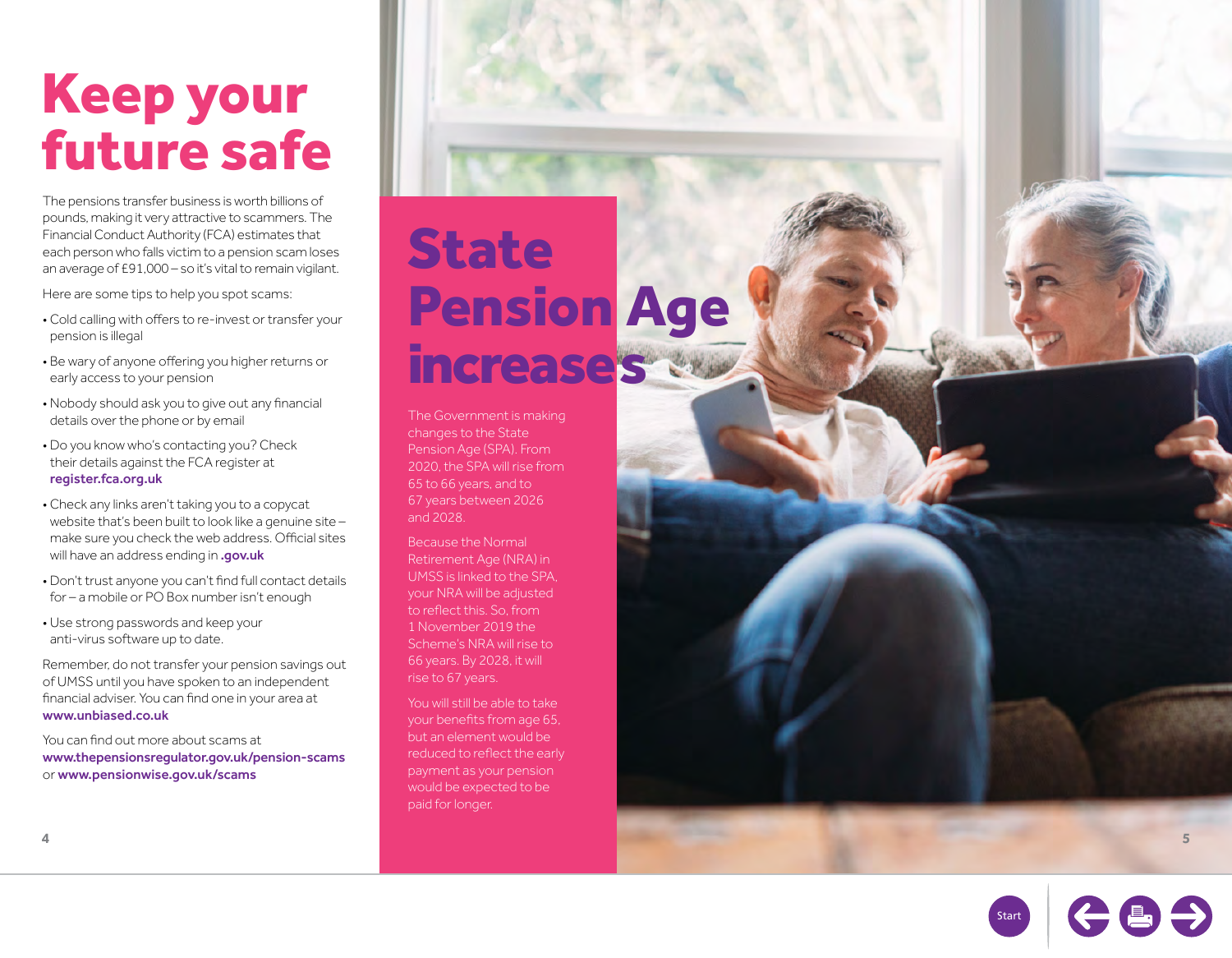### <span id="page-3-0"></span>Boost your retirement income

If you'd like to increase your retirement income, why not think about saving a little extra now to provide you with more later?

You can do this by making Additional Voluntary Contributions (AVCs), which provide you with extra pension benefits for your retirement.

Making AVCs is easy – just choose how much you'd like to pay in AVCs, and whether you would prefer to make a regular payment or a one-off payment. Regular AVCs are deducted directly from your salary, like your pension contributions. When you make AVCs, you benefit from tax relief. If you're paying through PensionChoice, you also make National Insurance savings.

Find out more about boosting your retirement income with AVCs by contacting the Pensions Team.

## Your Trustee Board

UMSS is managed by the Trustee Board. The Trustee Board is currently made up of nine directors – five are nominated by the University and four are selected by the members of UMSS.

Clive Agnew stood down as a Trustee director in March 2019. Clive has been a valuable director of the Trustee Board since his appointment in 2009. We thank him for his contribution and would like to wish him all the best.

### Who's who?

#### Member Nominated Directors

- Bill Allan
- Peter Leigh
- Kristian McDermott
- Vacancy

#### University Nominated Directors

- Jon Ferns (Chair)
- Richard Reece
- Simon Merrywest
- Jane Shelton
- Huw Peters

# Keep in touch

#### Make sure your Nomination Form is up to date

It's important to keep your Nomination Form updated so we know who you would like to receive any benefits when you die.

To update your Nomination Form simply go to [www.umss.co.uk/documents.html](http://www.umss.co.uk/documents.html) and select the Forms tab.

#### Change of details

We need your help so that we can keep you updated about your pension. If you change address or phone number, or your circumstances change in any way, just use the contact details on the back page to get in touch and let us know.



Three of our Member Nominated Directors (MNDs) are currently selected from the active membership, which is made up of University staff in administrative, manual and technical roles, and employees from other companies who have access to UMSS. In addition there is one pensioner MND. Each MND is appointed for an initial term of three years.

Are you an active member of UMSS? Did you know that you can put yourself forward to be an MND – see the [enclosed MND information](http://www.umss.co.uk/documents.html)  [to find out more](http://www.umss.co.uk/documents.html).

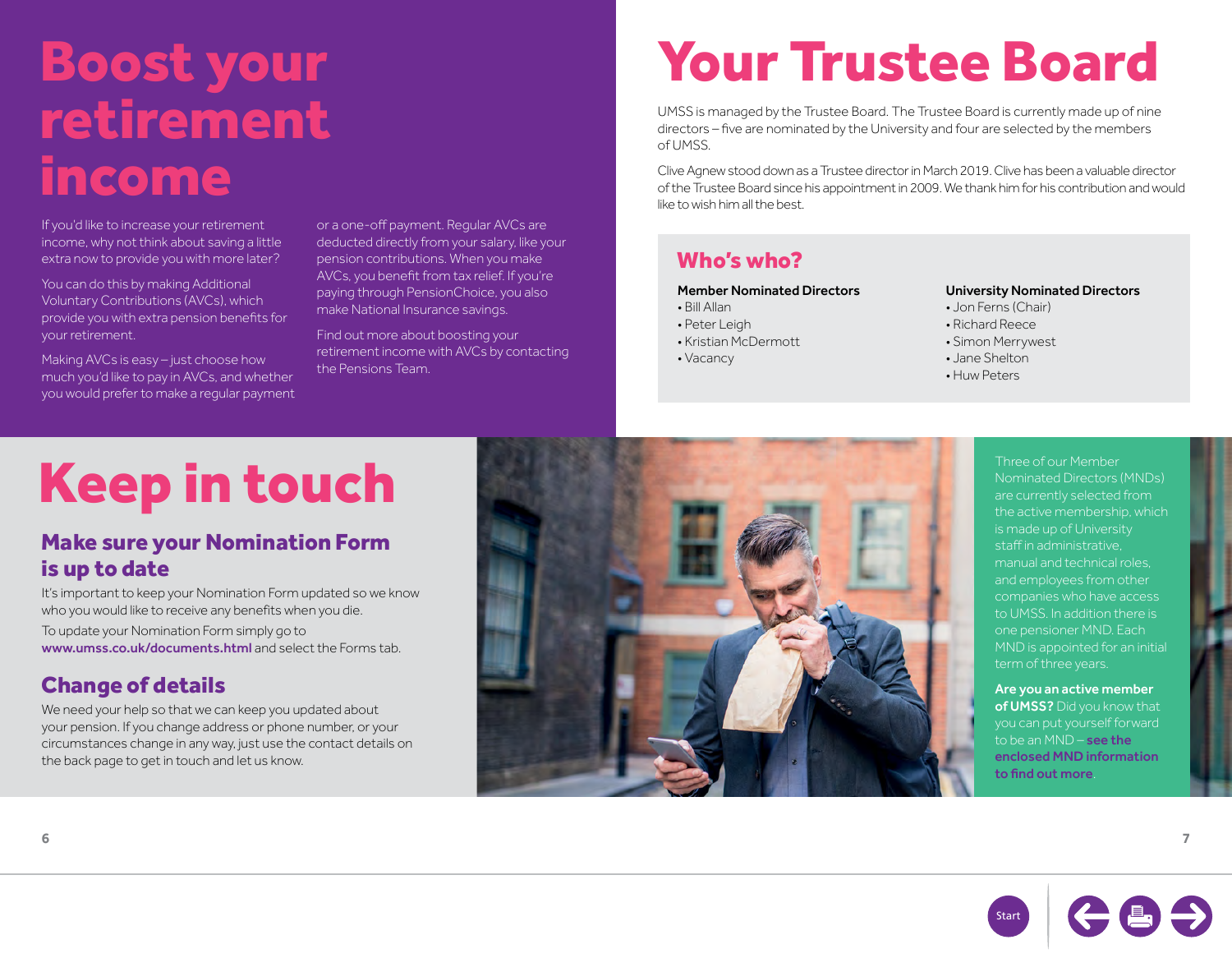# <span id="page-4-0"></span>The financials

| <b>Membership of UMSS</b> |                     |  |  |
|---------------------------|---------------------|--|--|
| <b>31 July 2018</b>       | <b>31 July 2017</b> |  |  |
| $9,026$ members           | 8,677 members       |  |  |
| 3,568 Active              | 3,469 Active        |  |  |
| $3,152$ Deferred          | 2,972 Deferred      |  |  |
| 2,306 Pensioner           | 2,236 Pensioner     |  |  |
|                           |                     |  |  |
| <b>Value of the Fund</b>  |                     |  |  |
| 2018                      | £609.0m             |  |  |
| 2017                      | £553.5m             |  |  |
| 2016                      | £500.7m             |  |  |
| 2015<br>£443.8m           |                     |  |  |
| 2014<br>£371.5m           |                     |  |  |

### Income & expenditure

A summary of the Scheme's income (money paid in) and expenditure (money paid out) is shown below:



If you would like a copy of the full report and accounts, please visit

You can also request a copy from the Pensions Team (see [back page](#page-8-0) for contact details).

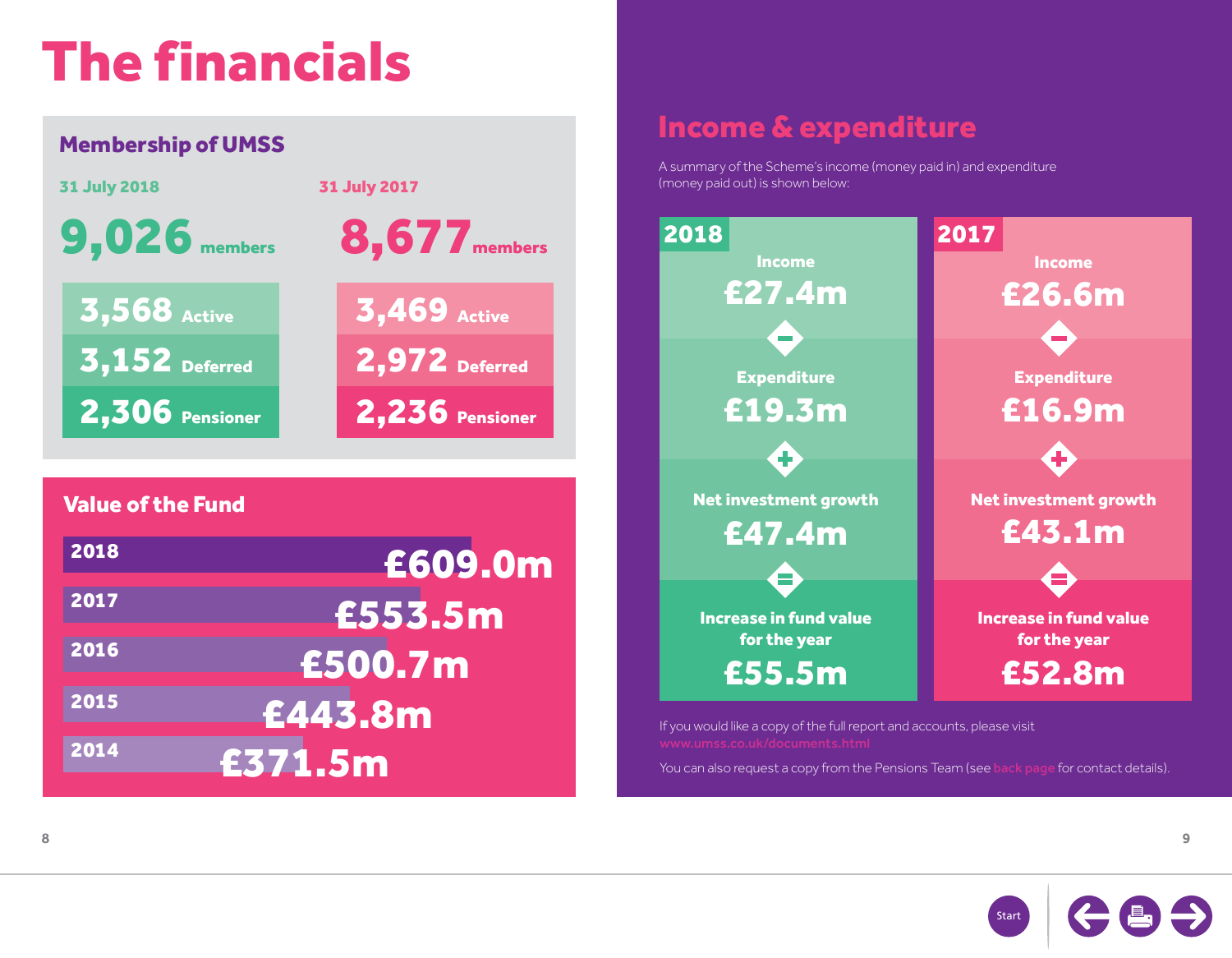## Investment update

The Trustee's investment strategy aims to ensure UMSS is well funded so there is enough money to pay members' benefits. The Scheme's investment managers are appointed by the Trustee to manage UMSS's investments on a day-to-day basis.

The Trustee reviews the investments at least quarterly, including the Scheme's investment portfolio and returns.

The main portfolio includes equities, bonds, cash and liability-driven investments (LDIs). The total assets also include alternative asset classes, in addition to the main portfolio. The table below shows the returns to 30 June 2018:

|                | Fund (% a year) |         |         |
|----------------|-----------------|---------|---------|
|                | 1 year          | 3 years | 5 years |
| Main portfolio | 7.4             | 10.0    | 9.1     |
| Total assets   | 7.1             | 9.6     | 9.6     |



### Equities in detail

UMSS invests in equity (also called stocks or shares) funds with Legal & General Investment Management Ltd which hold shares in and track the returns from global stock markets. If the share price in a company increases, so does the amount of money in UMSS. The investment managers closely monitor the equities as share prices can fluctuate.

The top five equities that UMSS invests in and the value held in each at 31 July 2018 are:

| <b>Holding</b> | Value (£000s)    |
|----------------|------------------|
| 1. Apple       | $\sqrt{4,740.8}$ |
| 2. Microsoft   | 4,074.2          |
| 3. Alphabet    | 3,741.3          |
| 4. Amazon      | 3,644.2          |
| 5. Facebook    | 2,074.6          |
| <b>Total</b>   | 18,275.1         |

#### Sustainable investment

The Trustee believes that good stewardship and environmental, social and governance (ESG) issues have a positive material impact on investment returns. The investment managers evaluate ESG values as a matter of course. They review sustainable energy use, environmental impact, business relationships, working conditions, accounting methods and even political contributions.

With this in mind, since July 2018, the Trustee has appointed two new equity managers who invest in companies chosen on sustainability grounds.

To find out more about investments, see the full report and accounts at [www.umss.co.uk/documents.html](http://www.umss.co.uk/documents.html)

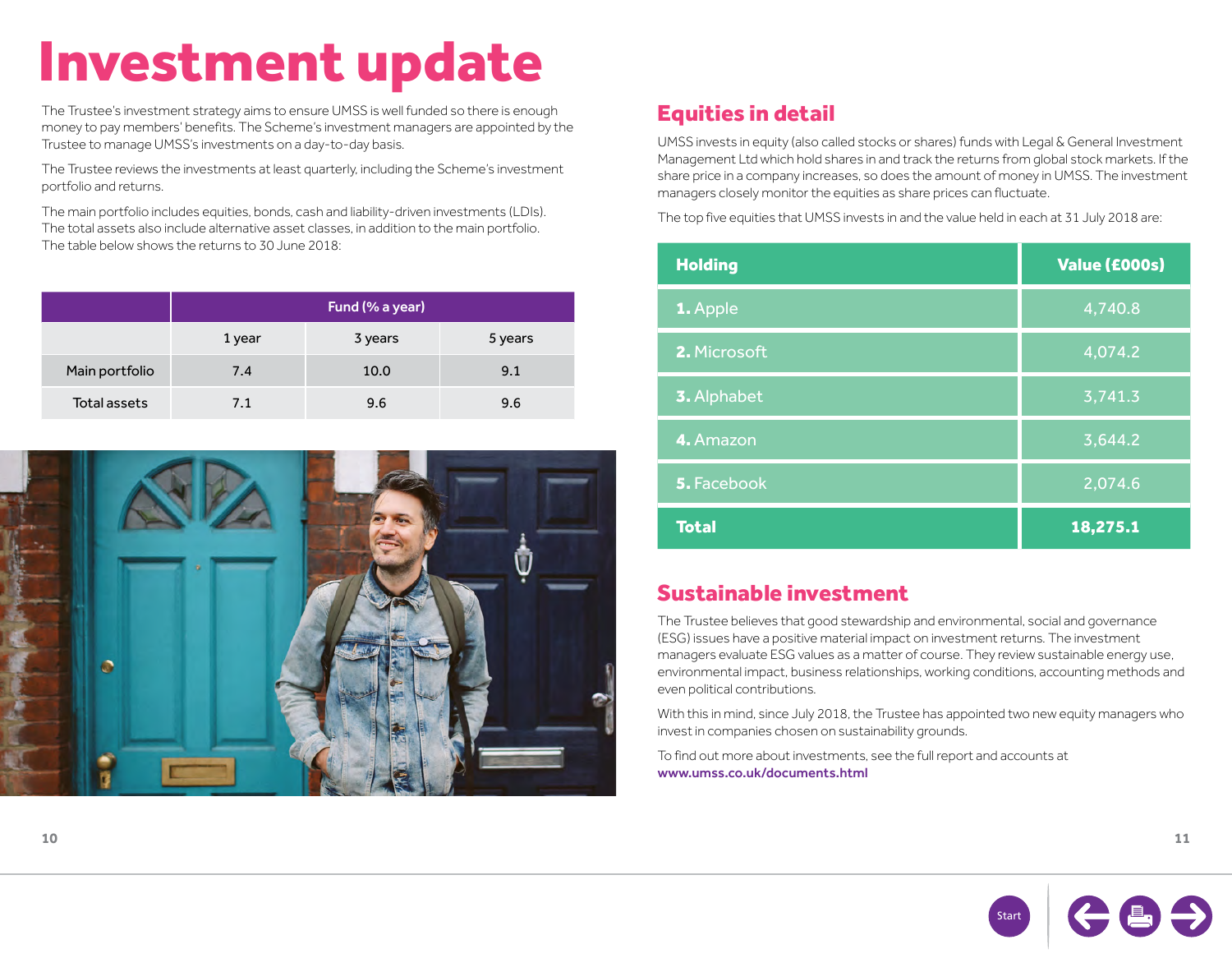### Summary funding statement

Every three years an actuary carries out a full 'financial health check' of UMSS. This is known as a formal actuarial valuation. The last full actuarial valuation was as at 31 July 2016 so the next one will take place as at 31 July 2019.

Between these full valuations, we carry out an approximate financial assessment of the Scheme's funding. The most recent assessment's results are shown below and are as at 31 July 2018.

#### Funding update – ongoing basis

The table below shows the results of the latest financial assessment compared with the valuation as at 31 July 2016:

|                      | 31 July 2018 | 31 July 2016 |
|----------------------|--------------|--------------|
| Assets               | £608.4m      | £500.7m      |
| Liabilities          | £785.4m      | £708.1m      |
| Shortfall            | £177.0m      | £207.4m      |
| <b>Funding Level</b> | 77%          | 71%          |

\*Please note that these figures do not take into account the impact of recent benefit changes. Any impact these changes have had will be taken into account in the 31 July 2019 actuarial valuation.

UMSS's funding level has improved since the actuarial valuation as at 31 July 2016, increasing by 6%. This has mainly been due to investment returns being better than expected and the payment of deficit contributions.

### **Helpful** definitions

#### **Assets**

The funds built up from money invested, together with returns on UMSS's investments.



#### Liabilities

The estimated current cost of providing the benefits earned to date by active members and those who have left UMSS, together with the pension benefits already in payment.

#### How will the shortfall be met?

The last full actuarial valuation showed a shortfall of £207.4 million. In order to meet this shortfall, a recovery plan was agreed with the University. This plan aims to make sure there is enough money in UMSS to pay for benefits now and in the future by 31 January 2035.

To help achieve this aim, the University has agreed to pay contributions of £6 million into the Scheme each year. These contributions will increase each 1 August in line with the Retail Prices Index (RPI) and the first contribution was made on 1 August 2017. The recovery plan will be reviewed at each full actuarial valuation.

#### **Shortfall**

When there are not enough assets to cover liabilities.

Wind-up

The closure of a scheme and the distribution of **benefits** 

#### The Pensions Regulator's directions

As part of this summary funding statement, we are required to tell you whether The Pensions Regulator has used its legal powers to make directions to:

- Change to the rate at which members earn benefits
- Change the way that a pension scheme values members' benefits
- Set the future level of contributions
- Set a date when a shortfall has to be met

We can confirm that The Pensions Regulator has not used any of its powers in relation to UMSS.

#### Is there anything else I need to know?

Regulations also require us to confirm whether or not the University has taken any money out of UMSS. We can confirm that this has not occurred.

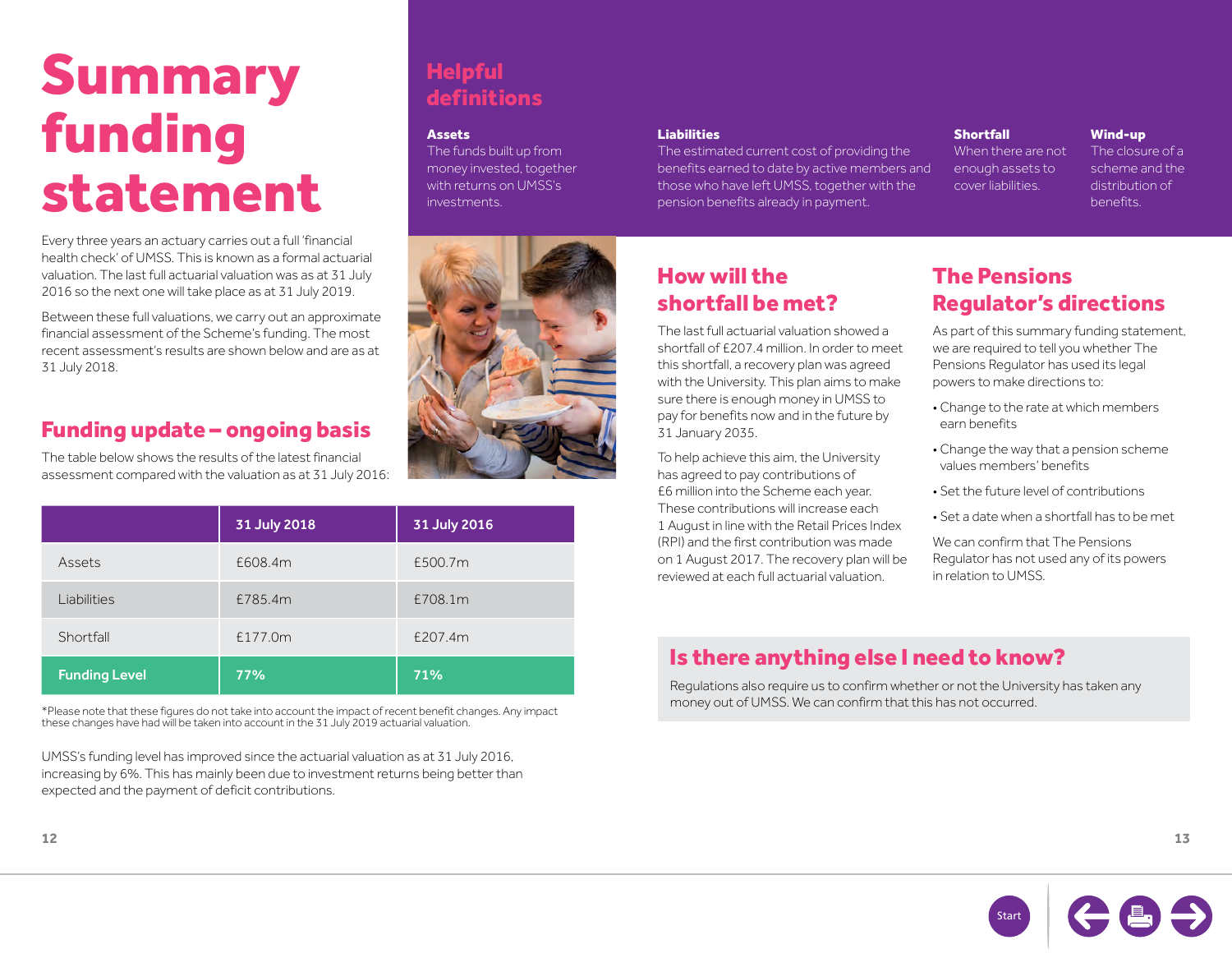#### <span id="page-7-0"></span>What would happen if UMSS needed to wind up?

At each actuarial valuation, the actuary must assess UMSS's funding position if the Scheme were to wind up. As part of this financial update, we must provide information on the Scheme's wind-up position – this does not mean that the University has any intention to wind up the Scheme.

The most recent full valuation, as at 31 July 2016, showed that if UMSS had wound up on that date, its funding level would have been 44%. This means that the additional amount needed to secure members' benefits would have been £644.3 million.

The assessment assumes that, in the event of a wind-up, members' benefits would be paid in full through an insurance policy. However, as insurers must take a cautious view of the future, the estimated money required to secure benefits through an insurance company is much more than is shown in the ongoing funding level.

The Government has set up the Pension Protection Fund (PPF) to help pension scheme members in the event of a wind-up. Therefore, if the University became insolvent and there were insufficient assets in UMSS to provide all benefits, the PPF might be able to take over UMSS and pay compensation to members.

Further information and guidance is available on the PPF website at [www.ppf.co.uk](http://www.ppf.co.uk)

### the University's support

Our aim is to have enough assets to pay members' benefits both now and in the future. In order to be able to achieve this aim, we rely on the continued support of the University.

Here's why:

- The funding level can fluctuate and where there is a funding shortfall, the University will usually need to put in more money.
- The target funding level may turn out to not be enough and so the University may need to put in more money.
- The University will be paying the future expenses of running the Scheme on an annual basis.



The UMSS Pensions Team is responsible for the day-to-day management of UMSS.

Whether you're still saving for your retirement or you're a pensioner member, we are your first port of call for any queries about UMSS or its administration. We can't offer any financial advice.

The Pensions Team are:

Heather Mawson Head of Pensions

Andy Taylor Senior Pensions Assistant

**Alice Smart** Pensions Administrator

Karen Wright IT Coordinator

Jack McCafferty Pensions Assistant

Anna Burns Clerical Assistant

Our contact details are on the [back page](#page-8-0) – get in touch!